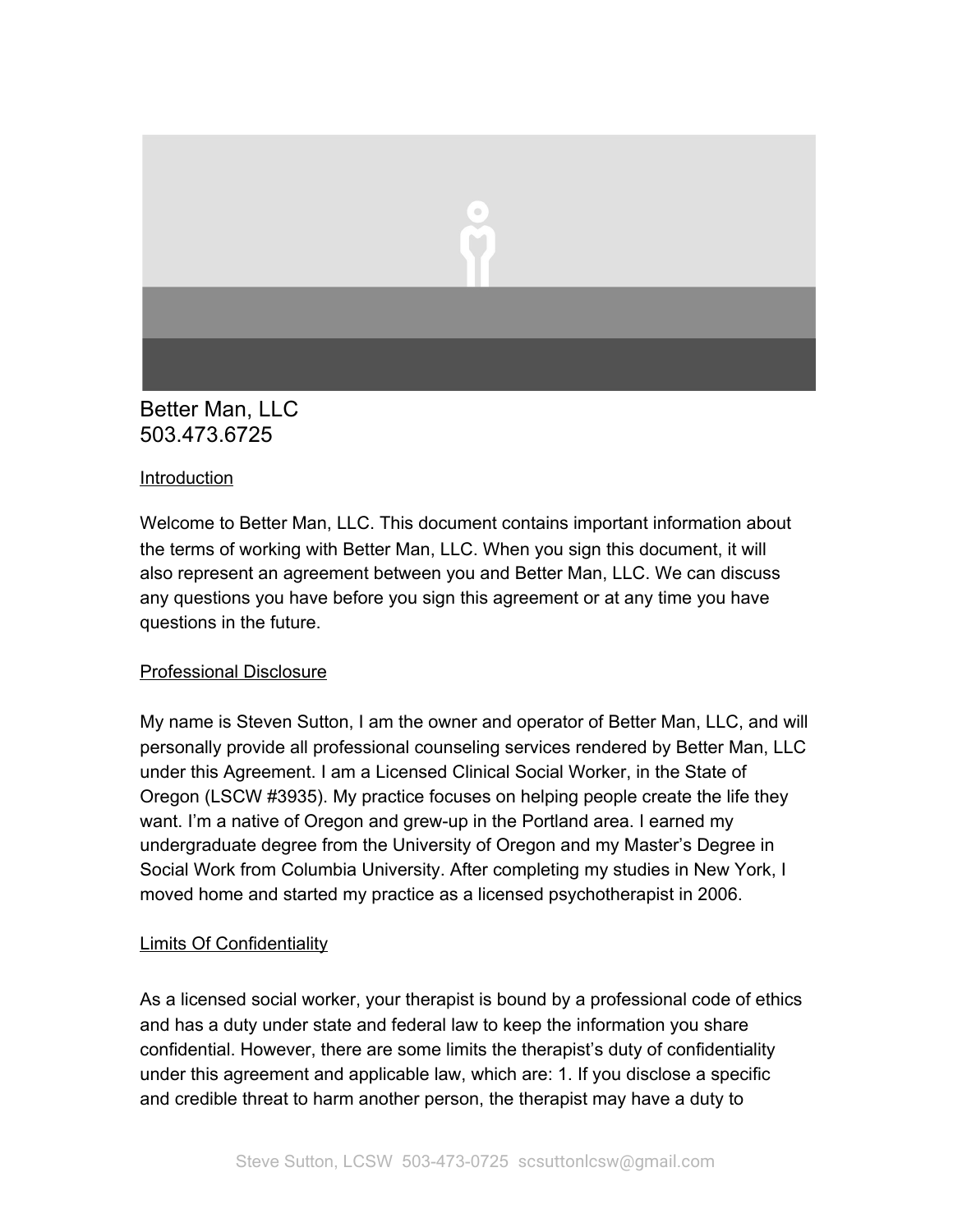disclose that information to the proper authority without your consent. 2. If you disclose knowledge of elder or child abuse, or serious suicidal ideations, the therapist may have a duty to disclose that information to the proper authority with or without your consent.

## Technological Limits

As you are no doubt aware, it is impossible to protect the confidentiality of information that is transmitted electronically. This is particularly true of email and information stored on computers that are connected to the internet. Despite these risks, there are also significant benefits provided by online connectivity. Clients are able to determine the extent of the technology used to facilitate their participation in the group activities by completing and returning the Technology Disclosure & Agreement to the therapist.

## Risks and Benefits of Individual or Couples Work

Participating in a therapy may result in a number of benefits, including reduced stress and anxiety, a decrease in negative thoughts and self-sabotaging behaviors, improved interpersonal relationships, increased comfort in social, school and family settings, and increased self-confidence. Working with Better Man, LLC can help you be more honest and have integrity in every area of your life. You may learn a great deal about yourself. You will learn that there are other people who struggle with the same issues you do. Such benefits require substantial effort on your part, including active participation in the process, honesty, and a willingness to tolerate discomfort for growth. You will be asked to work on challenges and assignments throughout the week in between sessions and group meetings. While there is no guarantee that the work will yield any or all of the benefits mentioned above it is certainly true that the more you invest the greater the benefit you are likely to see.

#### Acknowledgement

By signing here, you are agreeing to all of the terms and conditions described above required for couples therapy with Better Man, LLC. Furthermore, you understand the risks and benefits associated with the work contemplated by this Agreement, you consent to such treatment, and understand the limits of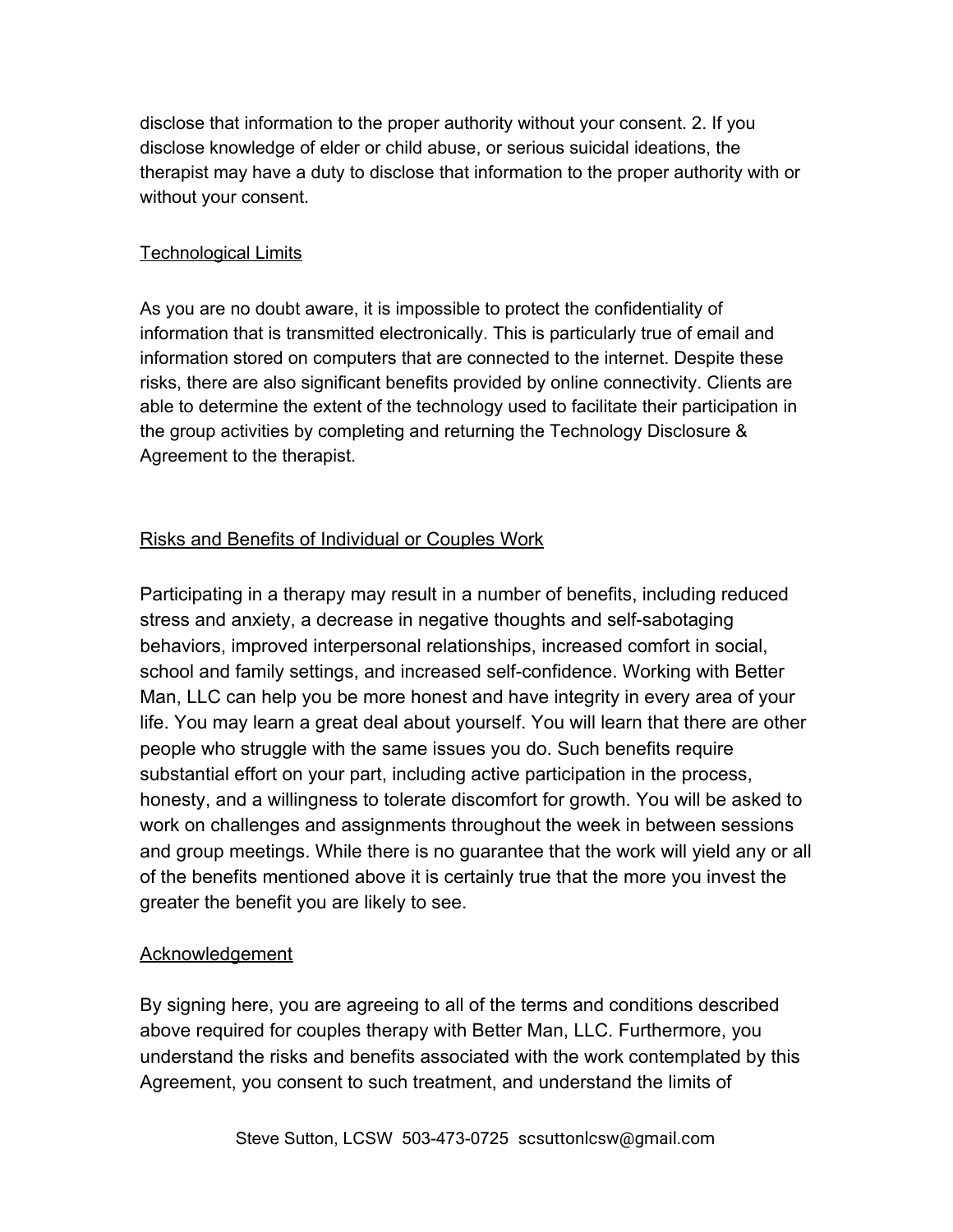confidentiality for information shared during individual sessions. You have been given an opportunity to ask questions about the Agreement and fully understand its terms.

| <b>Printed Name</b> |
|---------------------|
| Signature           |
| Date                |
|                     |
| <b>Printed Name</b> |
| Signature           |
| Date                |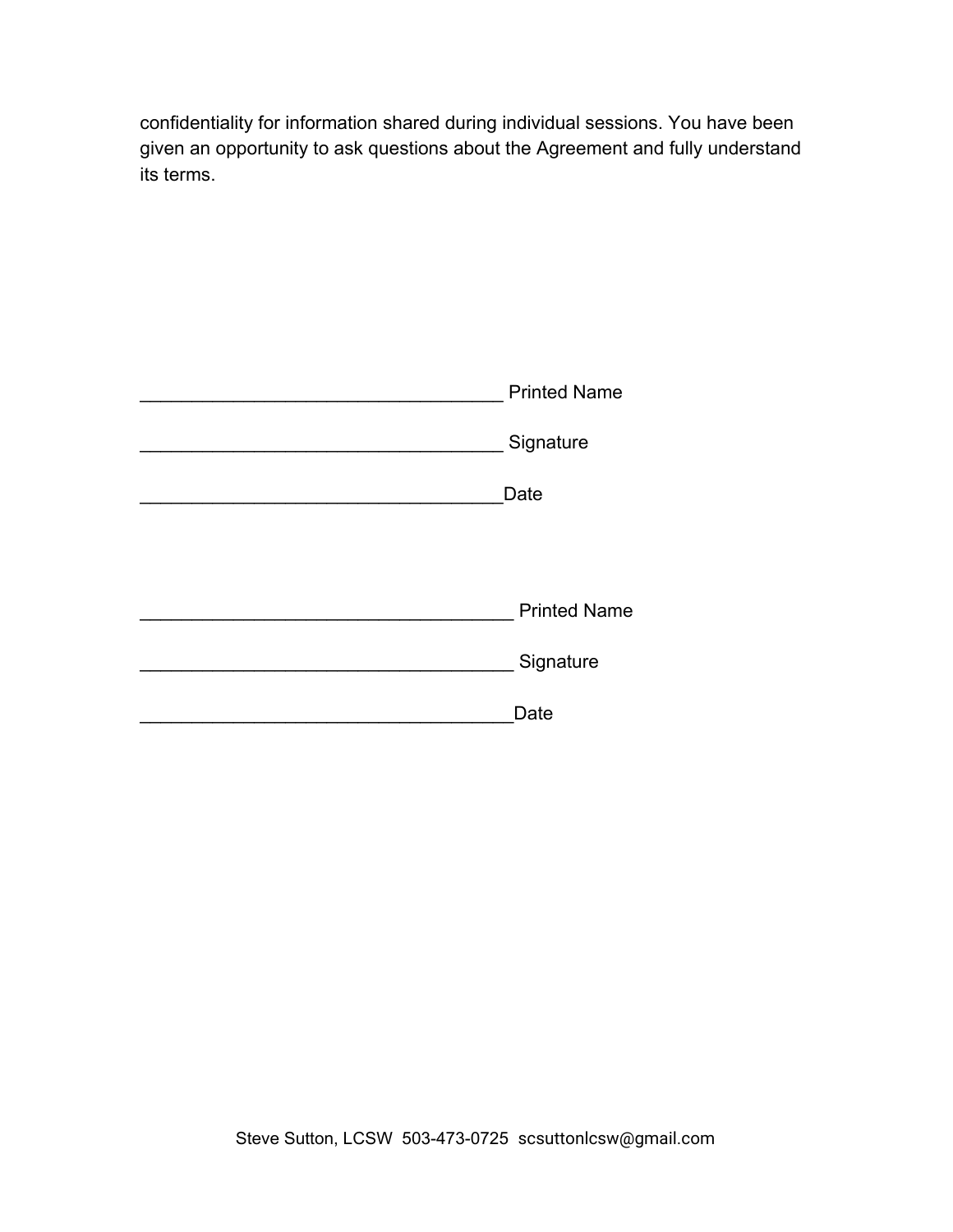

Better Man, LLC 503.473.6725

## Technology Disclosure and Agreement

It is important for members to understand the limits of confidentiality when using electronic communications to share. Please indicate your preferences below:

### Individual information email

If you email documents to Better Man, LLC, such as a completed intake form, we can't guarantee the confidentiality of that information as it does not control the servers where the communication is stored and transferred. However, Better Man can assure that once the document is received by the Better Man employee, it will be kept protected and confidential according to the confidentiality terms of your membership agreement. Members who choose not to consent to transmitting documents via email will exchange them in person by hard copy only at meetings or by US mail.

I agree that Better Man, LLC, may send and receive documents that contain my personal information via email. Yes , No.

## Text

Occasionally Better Man, LLC employees may use texts to convey basic information to members regarding scheduling or other logistics. These texts will never be used to discuss treatment or personal information. But sometimes texts are the most practical way of notifying members of scheduling changes or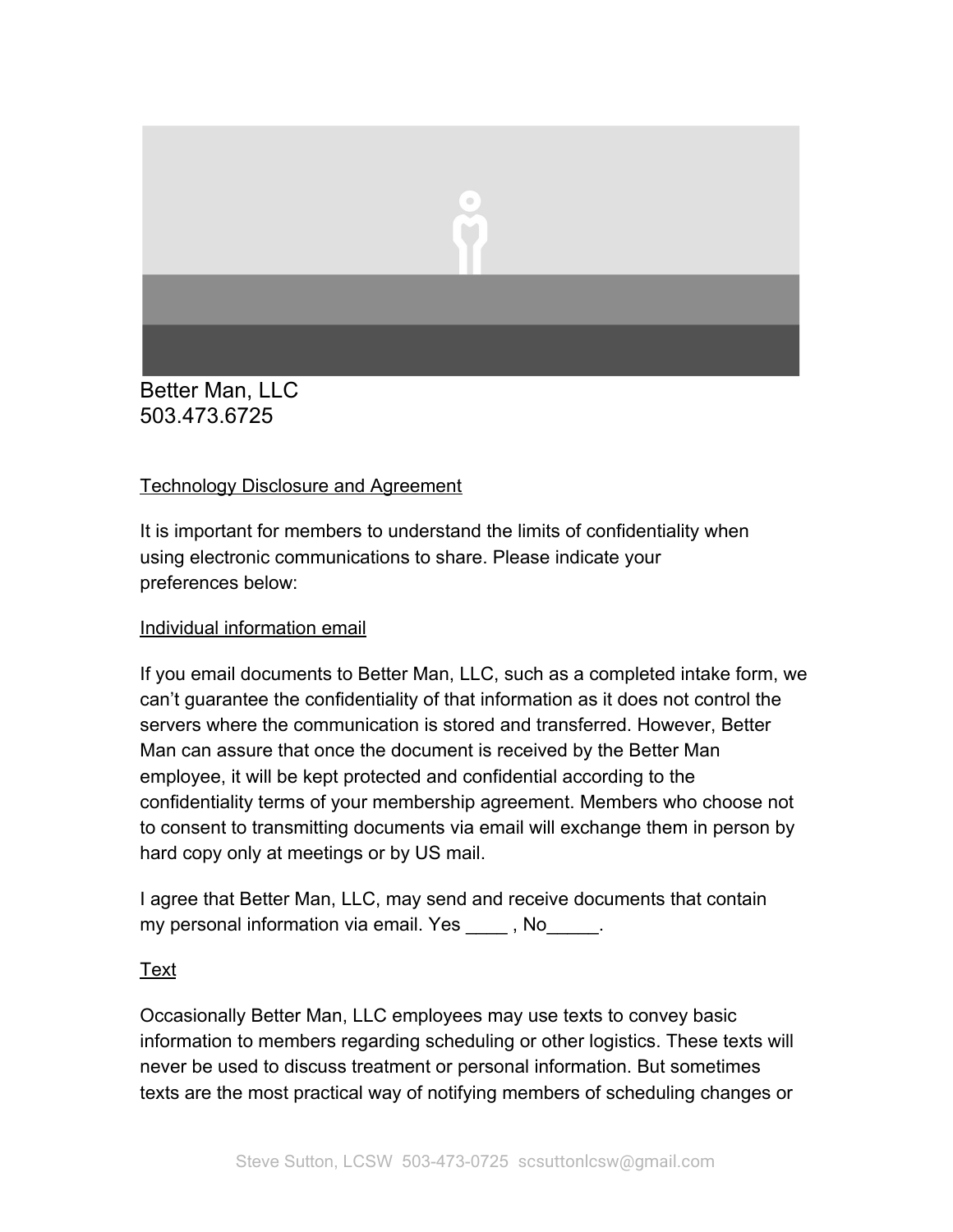other logistical issues that arise on short notice.

I agree that Better Man, LLC, may send and receive text messages in the manner outlined above. Yes \_\_\_\_\_, No\_\_\_\_\_\_.

You and Better Man, LLC, may update or change this agreement at any time. If you would like to change your preferences you can request new technology form to update

| <b>Printed Name</b> |      |
|---------------------|------|
|                     |      |
| Signature           | Date |
|                     |      |
| <b>Printed Name</b> |      |
|                     |      |
| Signature           | Date |